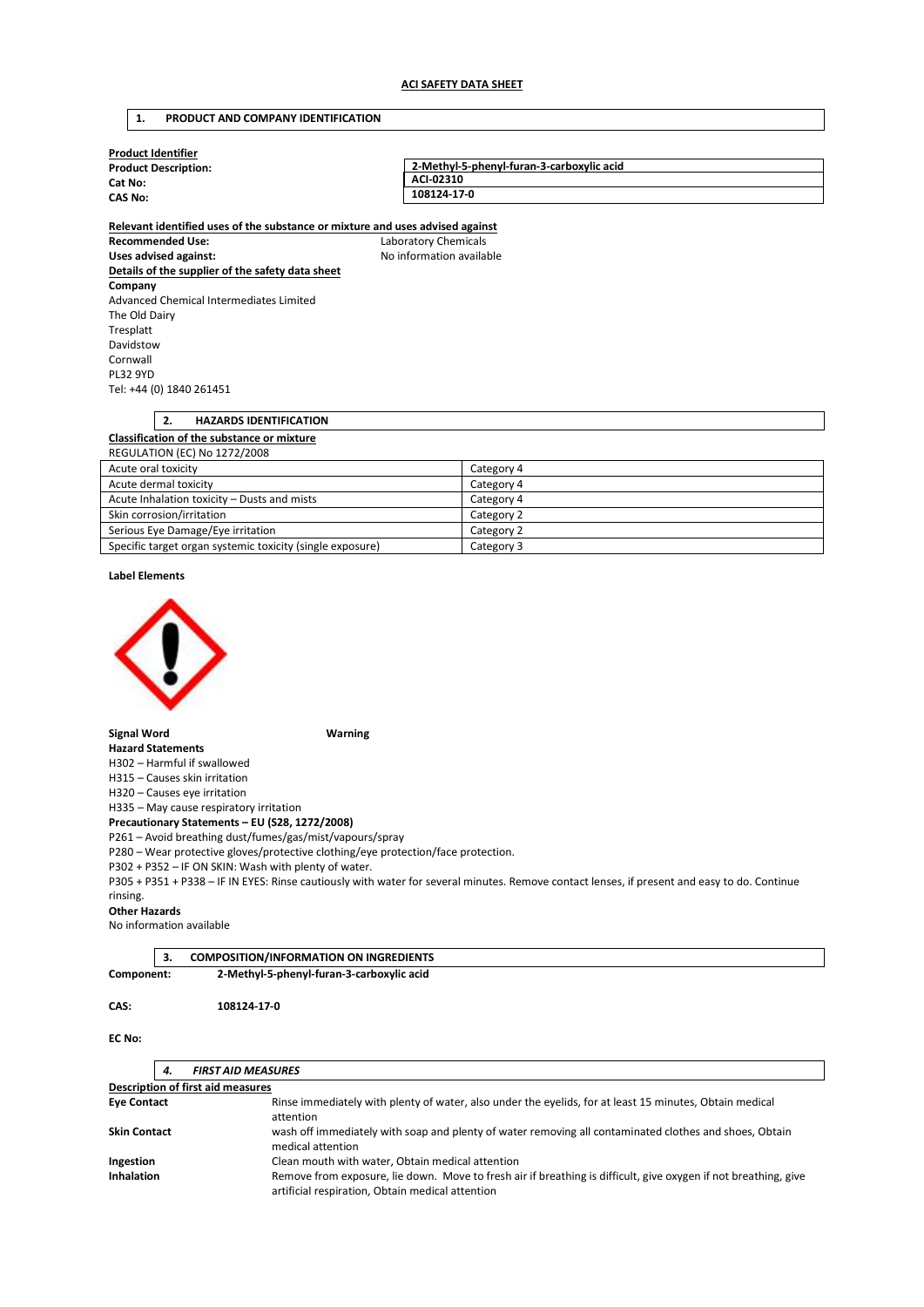## **5. FIRE-FIGHTING MEASURES**

## **Extinguishing media**

**Suitable Extinguishing Media** 

Water spray Carbon dioxide (CO2) Dry chemical foam

**Extinguishing media which must not be used for safety reasons** 

No information available

**Special hazards arising from the substance or mixture** 

Thermal decomposition can lead to release of irritating gases and vapours

## **Advice for fire-fighters**

As in any fire, wear self-contained breathing apparatus pressure-demand, MSHA/NIOSH (approved or equivalent) and full protective gear.

| 6.                          | <b>ACCIDENTAL RELEASE MEASURES</b>                                            |                                                                                                                                                  |
|-----------------------------|-------------------------------------------------------------------------------|--------------------------------------------------------------------------------------------------------------------------------------------------|
|                             | Personal precautions, protective equipment and emergency procedures           |                                                                                                                                                  |
|                             | Ensure adequate ventilation                                                   |                                                                                                                                                  |
|                             | <b>Environmental precautions</b>                                              |                                                                                                                                                  |
|                             | Prevent further leakage or spillage if safe to do so                          |                                                                                                                                                  |
|                             | Methods and material for containment and cleaning up                          |                                                                                                                                                  |
| environment                 |                                                                               | Sweep up or spillage and collect in suitable container for disposal. Use suitable absorbent if required. Do not let this chemical enter the      |
| 7.                          | <b>HANDLING AND STORAGE</b>                                                   |                                                                                                                                                  |
|                             | <b>Precautions for Safe Handling</b>                                          |                                                                                                                                                  |
|                             |                                                                               | Avoid contact with skin and eyes. Do not breath dust. Do not breath vapours or spray mist. Do not ingest                                         |
|                             | Conditions for Safe Storage, including and incompatibilities                  |                                                                                                                                                  |
|                             | Keep in a dry, cool and well-ventilated place. Keep container tightly closed. |                                                                                                                                                  |
| 8.                          | <b>EXPOSURE CONTROLS/PERSONAL PROTECTION</b>                                  |                                                                                                                                                  |
| <b>Control Parameters</b>   |                                                                               |                                                                                                                                                  |
| <b>Exposure limits</b>      |                                                                               | Not applicable                                                                                                                                   |
|                             | Derived No Effect Level (DNEL)                                                | No information available                                                                                                                         |
|                             | <b>Predicted No Effect Concentration</b>                                      | No information available                                                                                                                         |
| (PNEC)                      |                                                                               |                                                                                                                                                  |
|                             |                                                                               |                                                                                                                                                  |
| <b>Exposure Controls</b>    |                                                                               |                                                                                                                                                  |
| <b>Engineering Measures</b> |                                                                               | Ensure adequate ventilation, especially in confined areas. Ensure that eyewash stations<br>and safety showers are close to workstation location. |
|                             | <b>Personal Protective Equipment</b>                                          |                                                                                                                                                  |
| 1.                          | Eye protection                                                                | Goggles                                                                                                                                          |
| 2.                          | <b>Hand protection</b>                                                        | Protective gloves                                                                                                                                |
| 3.                          | Skin and body protection                                                      | Wear appropriate protective gloves and clothing to prevent skin exposure                                                                         |
| 4.                          | <b>Respiratory protection</b>                                                 | Follow the OSHA respirator regulations found in 29 CFR 1910.134 OR European Standard                                                             |
|                             |                                                                               | EN 149. Use a NIOSH/MSHA or European Standard EN 149 approved respirator                                                                         |
|                             |                                                                               | if exposure limits are exceeded or if irritation or other symptoms are experienced.                                                              |
| <b>Hygiene Measures</b>     |                                                                               | Handle in accordance with good industrial hygiene practice                                                                                       |
|                             | <b>Environmental Exposure Controls</b>                                        | No information available                                                                                                                         |

### **9. PHYSICAL AND CHEMICAL PROPERTIES**

| <b>Physical State</b>      | Solid    |
|----------------------------|----------|
| Appearance                 | White    |
| <b>Boiling Point/Range</b> |          |
| <b>Melting Point/Range</b> |          |
| <b>Flash Point</b>         |          |
| <b>Molecular Formula</b>   | C12H10O3 |
| <b>Molecular Weight</b>    | 202.21   |
|                            |          |

### **10. STABILITY AND REACTIVITY**

**Reactivity Chemical Stability**  Stable under normal conditions **Possibility of Hazardous Reactions**  Hazardous Polymerization Maximum No information available Hazardous Reactions **No information available Conditions to Avoid**  Incompatible products. Heat. **Incompatible Materials**  Acids, bases, strong oxidizing agents, strong reducing agents, **Hazardous Decomposition Products**